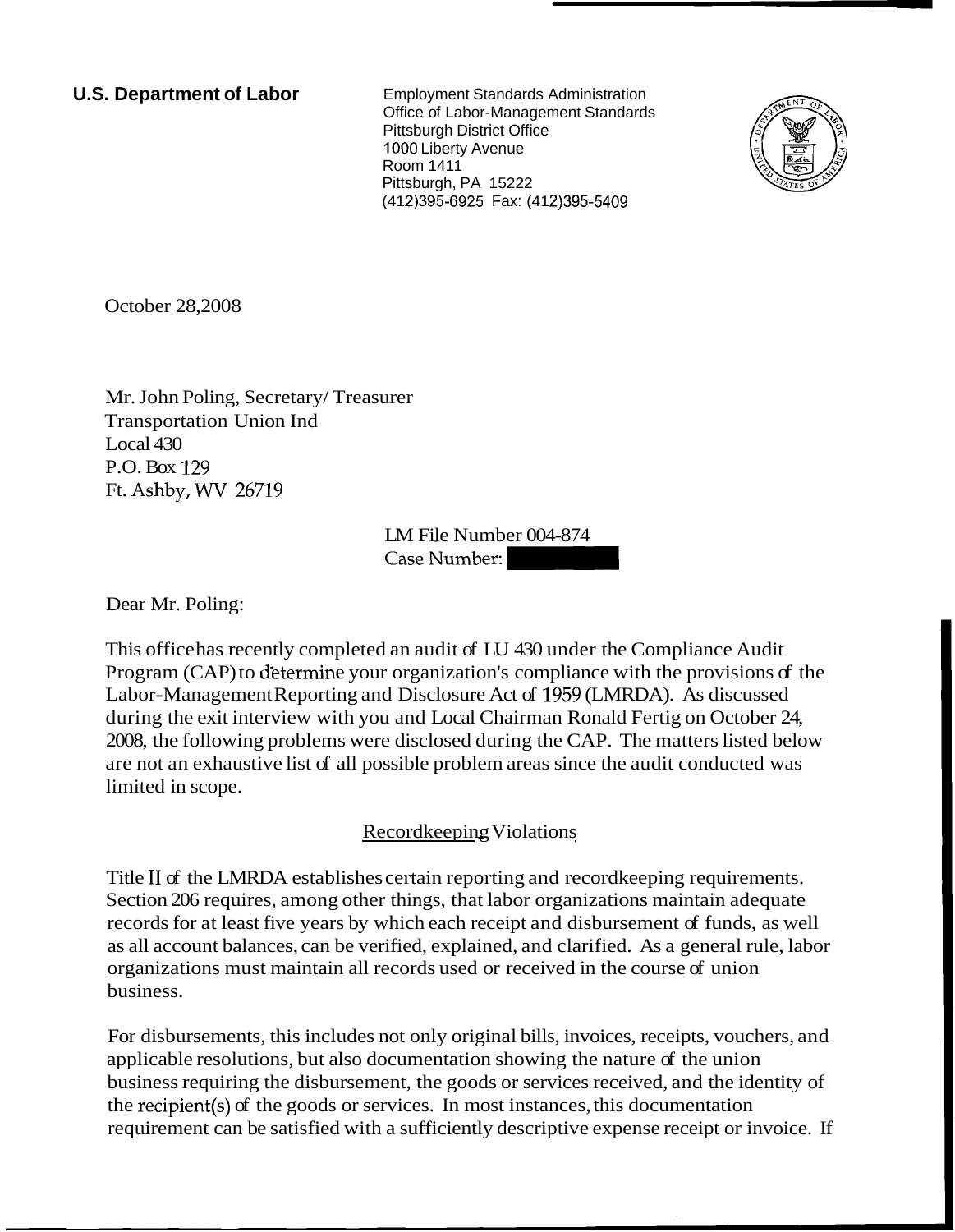Mr. John Poling October 28,2008 Page 2 of **3** 

an expense receipt is not sufficiently descriptive, a union officer or employee should write a note on it providing the additional information. For money it receives, the labor organization must keep at least one record showing the date, amount, purpose, and source of that money. The labor organization must also retain bank records for all accounts.

The audit of Local 439's 2007 records revealed the following recordkeeping violations:

1. General retention of records

It was found during the audit the deposit slips were not retained totaling \$542.22. Deposit slips and bank receipts showing the deposits need to be retained

Complete records were not kept. For example, the local needs to retain the complete telephone bill, not just the page showing how much was paid.

The former secretary/ treasurer reimbursement records for October 2007 were not kept, including telephone and internet bills.

2. Meeting Minutes not retained

During the audit, Mr. Fertig advised OLMS that the minutes were lost. The local must retain all meeting minutes. If the local does not hold a meeting for whatever reason, it must be mentioned in the minutes.

Based on your assurance that Local 430 will retain adequate documentation in the future, OLMS will take no further enforcement action at this time regarding the above violations.

## Other Issue

## Signing Blank Checks

During the audit, it was found that three voided checks, numbers **replaces**, and were presigned. Your union's bylaws require that all checks be signed by the president and treasurer. The two signature requirement is an effective internal control of union funds. Its purpose is to attest to the authenticity of a completed document already signed. However, signing a blank check in advance does not attest to the authenticity of a completed check, and negates the purpose of the two signature requirement.